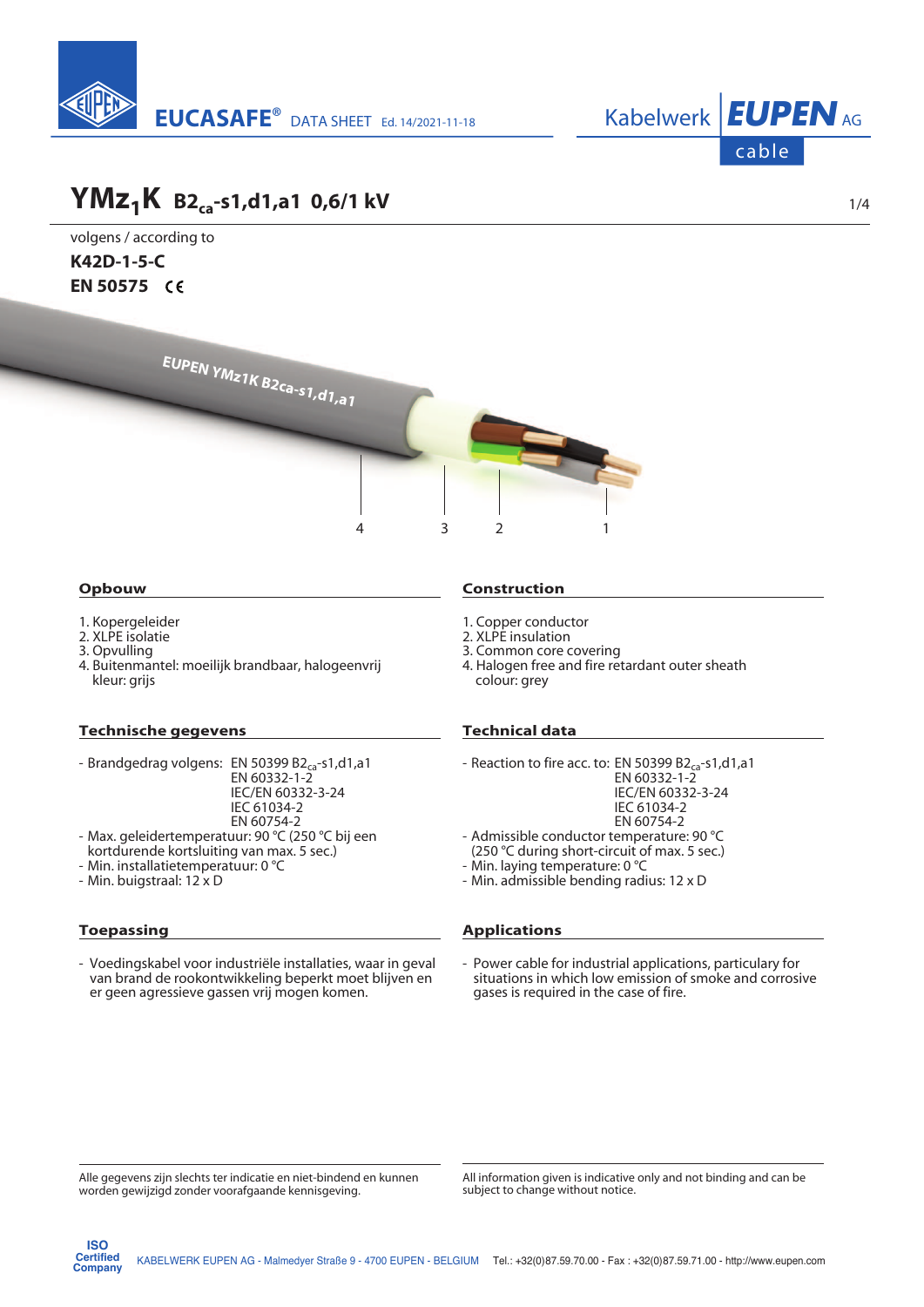

## **YMz<sub>1</sub>K** B2<sub>ca</sub>-s1,d1,a1 0,6/1 kV <sup>2/4</sup>

| Aantal aders<br>en doorsnede | Nominale dikte<br>van de isolatie | Nominale dikte<br>van de buitenmantel | Nominale<br>buitendiameter | <b>Benaderd</b><br>kabelgewicht |
|------------------------------|-----------------------------------|---------------------------------------|----------------------------|---------------------------------|
| Number of cores<br>and size  | Insulation<br>thickness           | Sheath<br>thickness                   | Outer diameter<br>approx.  | Weight of cable<br>approx.      |
| mm <sup>2</sup>              | mm                                | mm                                    | mm                         | kg/km                           |
| $1 \times 16$<br>RM          | 0,7                               | $\overline{1,4}$                      | 11,2                       | 263                             |
| $1 \times 25$<br><b>RM</b>   | 0,9                               | 1,4                                   | 12,8                       | 371                             |
| 1 x 35<br><b>RM</b>          | 0,9                               | 1,4                                   | 14,0                       | 472                             |
| 1 x 50<br><b>RM</b>          | 1,0                               | 1,4                                   | 15,3                       | 616                             |
| $1 \times 70$<br><b>RM</b>   | 1,1                               | 1,4                                   | 17,2                       | 834                             |
| $1 \times 95$<br><b>RM</b>   | 1,1                               | 1,5                                   | 19,2                       | 1111                            |
| $1 \times 120$<br><b>RM</b>  | 1,2                               | 1,5                                   | 20,8                       | 1360                            |
| $1 \times 150$<br><b>RM</b>  | 1,4                               | 1,6                                   | 22,8                       | 1655                            |
| 1 x 185<br><b>RM</b>         | 1,6                               | 1,6                                   | 25,0                       | 2043                            |
| $1 \times 240$<br><b>RM</b>  | 1,7                               | 1,7                                   | 27,7                       | 2584                            |
| $1 \times 300$<br><b>RM</b>  | 1,8                               | 1,8                                   | 30,4                       | 3179                            |
| $1 \times 400$<br><b>RM</b>  | 2,0                               | 1,9                                   | 33,7                       | 4077                            |
| $1 \times 500$<br><b>RM</b>  | 2,2                               | 2,0                                   | 37,8                       | 5117                            |
| 1 x 630 RM                   | 2,4                               | 2,2                                   | 42,5                       | 6556                            |
| 1,5 RE<br>2 x                | 0,7                               | 1,8                                   | 10,1                       | 151                             |
| 2,5 RE<br>2 x                | 0,7                               | 1,8                                   | 11,1                       | 186                             |
| 4 RE<br>2x                   | 0,7                               | 1,8                                   | 11,9                       | 233                             |
| RE<br>6<br>2 x               | 0,7                               | 1,8                                   | 12,9                       | 291                             |
| <b>RE</b><br>$2 \times 10$   | 0,7                               | 1,8                                   | 14,5                       | 404                             |
| $2 \times 10$<br><b>RM</b>   | 0,7                               | 1,8                                   | 15,1                       | 430                             |
| <b>RM</b><br>$2 \times 16$   | 0,7                               | 1,8                                   | 16,9                       | 585                             |
| $2 \times 25$<br><b>RM</b>   | 0,9                               | 1,8                                   | 20,1                       | 859                             |
| $2 \times 35$<br><b>RM</b>   | 0,9                               | 1,8                                   | 22,5                       | 1117                            |
| $2 \times 50$<br><b>RM</b>   | 1,0                               | 1,8                                   | 25,1                       | 1474                            |
| 2 x 70<br><b>RM</b>          | 1,1                               | 1,8                                   | 29,9                       | 2113                            |
| $2 \times 95$<br><b>RM</b>   | 1,1                               | 1,9                                   | 34,1                       | 2846                            |
| 2 x 120<br><b>RM</b>         | 1,2                               | 2,1                                   | 37,7                       | 3523                            |
| 2 x 150<br><b>RM</b>         | 1,4                               | 2,2                                   | 41,5                       | 4301                            |
| 2 x 185<br><b>RM</b>         | 1,6                               | 2,3                                   | 46,2                       | 5366                            |
| $2 \times 240$<br><b>RM</b>  | 1,7                               | 2,5                                   | 52,0                       | 6853                            |

# **Aderkleuren:** *Conductor colour:*



cable

KABELWERK EUPEN AG - Malmedyer Straße 9 - 4700 EUPEN - BELGIUM Tel.: +32(0) 87.59.70.00 - Fax : +32(0) 87.59.71.00 - http://www.eupen.com **ISO Certified Company**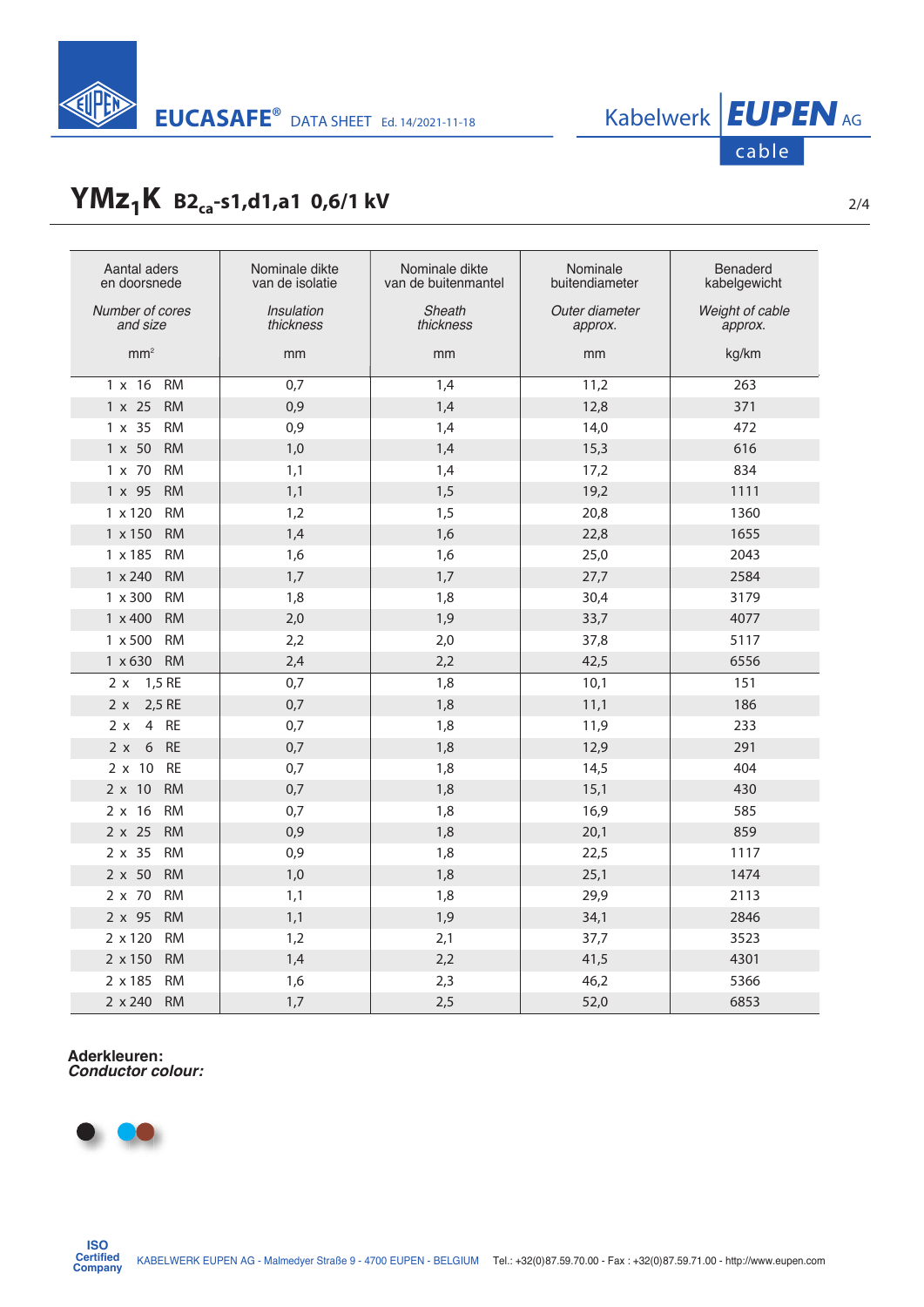

# **YMz<sub>1</sub>K** B2<sub>ca</sub>-s1,d1,a1 0,6/1 kV <sup>3/4</sup>

| Aantal aders<br>en doorsnede | Nominale dikte<br>van de isolatie | Nominale dikte<br>van de buitenmantel | Nominale<br>buitendiameter | <b>Benaderd</b><br>kabelgewicht |
|------------------------------|-----------------------------------|---------------------------------------|----------------------------|---------------------------------|
| Number of cores<br>and size  | Insulation<br>thickness           | Sheath<br>thickness                   | Outer diameter<br>approx.  | Weight of cable<br>approx.      |
| mm <sup>2</sup>              | mm                                | mm                                    | mm                         | kg/km                           |
| 1,5 RE<br>3 G                | 0,7                               | 1,8                                   | 10,5                       | 165                             |
| 2,5 RE<br>3G                 | 0,7                               | 1,8                                   | 11,4                       | 208                             |
| 4 RE<br>3 G                  | 0,7                               | 1,8                                   | 12,5                       | 274                             |
| <b>RE</b><br>3G<br>6         | 0,7                               | 1,8                                   | 13,6                       | 351                             |
| 3 x 10<br><b>RE</b>          | 0,7                               | 1,8                                   | 15,3                       | 498                             |
| $3 \times 10$<br><b>RM</b>   | 0,7                               | 1,8                                   | 15,9                       | 526                             |
| $3 \times 16$<br><b>RM</b>   | 0,7                               | 1,8                                   | 17,9                       | 731                             |
| $3 \times 25$<br><b>RM</b>   | 0,9                               | 1,8                                   | 21,3                       | 1083                            |
| $3 \times 35$<br><b>RM</b>   | 0,9                               | 1,8                                   | 23,9                       | 1421                            |
| $3 \times 50$<br><b>RM</b>   | 1,0                               | 1,8                                   | 27,7                       | 1973                            |
| <b>SM</b><br>3 x 70          | 1,1                               | 1,9                                   | 30,1                       | 2392                            |
| 3 x 95<br>SM                 | 1,1                               | 2,0                                   | 33,3                       | 3199                            |
| 3 x 120 SM                   | 1,2                               | 2,1                                   | 36,2                       | 3951                            |
| 3 x 150<br><b>SM</b>         | 1,4                               | 2,3                                   | 40,7                       | 4853                            |
| 3 x 185 SM                   | 1,6                               | 2,4                                   | 45,1                       | 6040                            |
| 3 x 240 SM                   | 1,7                               | 2,6                                   | 50,4                       | 7752                            |
| 3 x 300 SM                   | 1,8                               | 2,8                                   | 55,0                       | 9689                            |
| 3 x 70 SM + 35 RM            | 1,1                               | 1,9                                   | 32,2                       | 2763                            |
| 3 x 95 SM + 50 RM            | 1,1                               | 2,0                                   | 36,2                       | 3710                            |
| 3 x 120 SM + 70 RM           | 1,2                               | 2,2                                   | 40,6                       | 4700                            |
| $3 \times 150$ SM + 70 RM    | 1,4                               | 2,3                                   | 43,9                       | 5572                            |
| $3 \times 185$ SM + 95 RM    | 1,6                               | 2,5                                   | 48,7                       | 7031                            |
| 3 x 240 SM +120 RM           | 1,7                               | 2,6                                   | 54,4                       | 8960                            |

# **Aderkleuren:** *Conductor colour:*





**ISO Certified Company**

cable